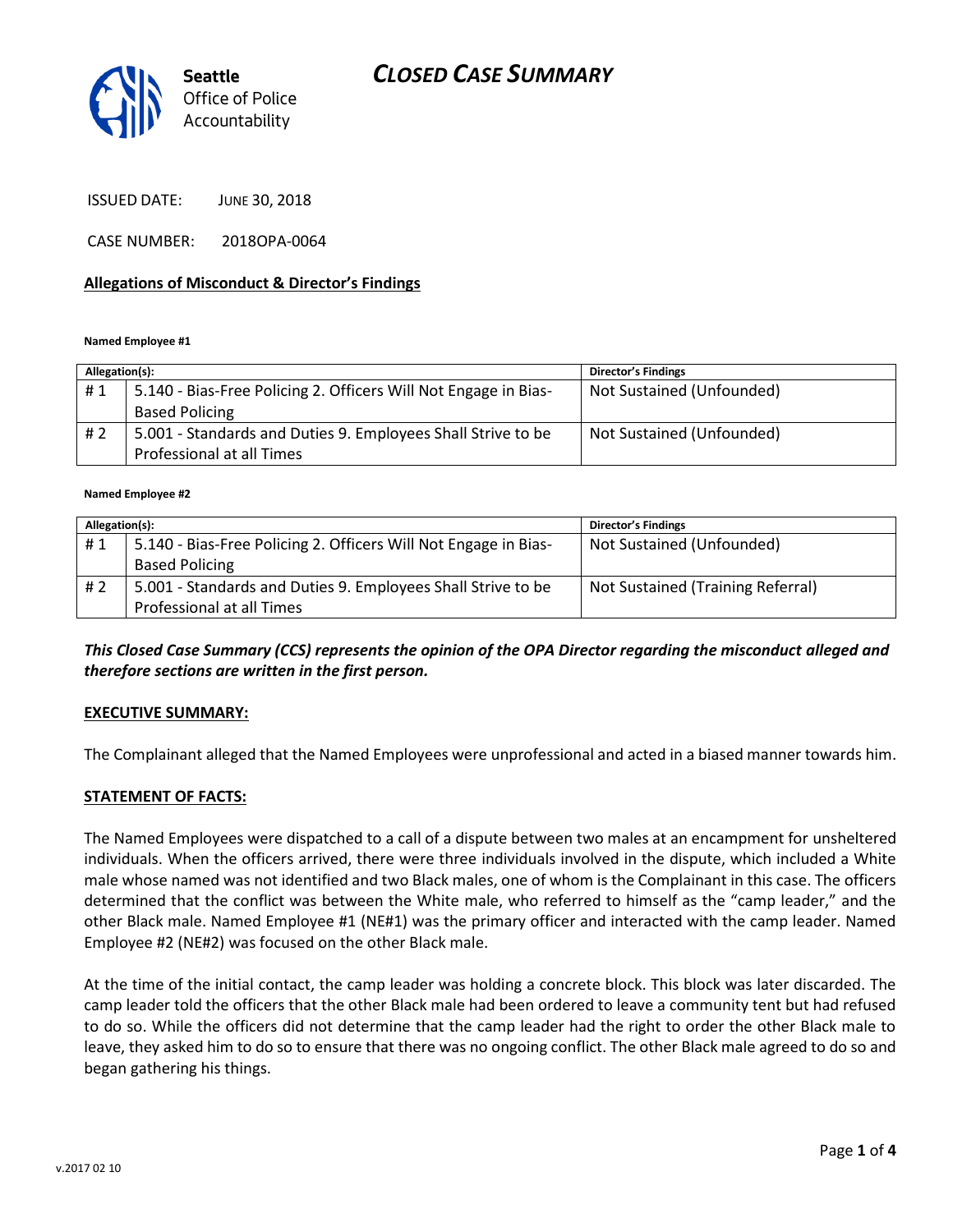



OPA CASE NUMBER: 2018OPA-0064

During that time, the camp leader began a predominantly negative interaction with the officers. This included calling the officers "whitey" and telling them to "go back to Europe." At one point, NE#1 told the camp leader that he was "acting like a child." While the other Black male continued to gather his things, the Complainant walked into the community tent. Both officers greeted the Complainant by his first name. This, for unknown reasons, made both the Complainant and the camp leader upset. Both told the officers to not speak to the Complainant or to refer to the Complainant by his first name. The camp leader continued to refer to the officers as "whitey," told them that they did not "belong" in the camp, and said that the officers should "go back to Europe." At one point, NE#2 told the camp leader to shut his mouth. The camp leader replied: "you shut your mouth, douche bag…talk to me like that…" The camp leader called the officers "sacks of shit," "racists," and "sexists." NE#2 then asked the camp leader: "can you tell me what color your skin is?" The Complainant responded: "what kind of racist ass shit is that?"

The other Black male was able to locate his things and left the community tent. The officers began to clear the scene but, before they could do so, the camp leader asked for a sergeant to come and speak with him. A sergeant did so and spoke with both the camp leader and the Complainant. The Complainant told the sergeant that the officers referring to him by his first name constituted racism. He stated that if they referred to him by his full name he would not have any issue with that. At the conclusion of the sergeant's time at the scene, the camp leader again told the officers and the sergeant to "go back to Europe." This matter was screened with another supervisor and was ultimately referred this case to OPA. This investigation ensued.

### **ANALYSIS AND CONCLUSIONS:**

### **Named Employee #1 - Allegation #1** *5.140 - Bias-Free Policing 2. Officers Will Not Engage in Bias-Based Policing*

SPD policy prohibits biased policing, which it defines as "the different treatment of any person by officers motivated by any characteristic of protected classes under state, federal, and local laws as well other discernible personal characteristics of an individual." (SPD Policy 5.140.) This includes different treatment based on the race of the subject. (*See id*.)

It is unclear what conduct the Named Employees engaged in that constituted bias. The Complainant contended that the officers' use of his first name instead of his first name, last name, and middle initial constituted racism. I disagree and deem this allegation meritless.

Moreover, NE#2's statement to the camp leader concerning the color of the camp leader's skin did not constitute bias. As NE#2 explained at his OPA interview, he was pointing out the fact that the camp leader appeared to be White, while NE#2, who the camp leader was calling "whitey," identifies as Native American. NE#2 was trying to make the point that it was offensive for the camp leader to tell him to go back to Europe when NE#2 was not of European ancestry. While perhaps not the most advisable conversation to have, particularly given that his point appeared lost on the camp leader, this does not constitute bias.

Neither of the Named Employees engaged in any speech or conduct that could plausibly be alleged to constitute bias. As such, I recommend that this allegation be Not Sustained – Unfounded as against both officers.

### Recommended Finding: **Not Sustained (Unfounded)**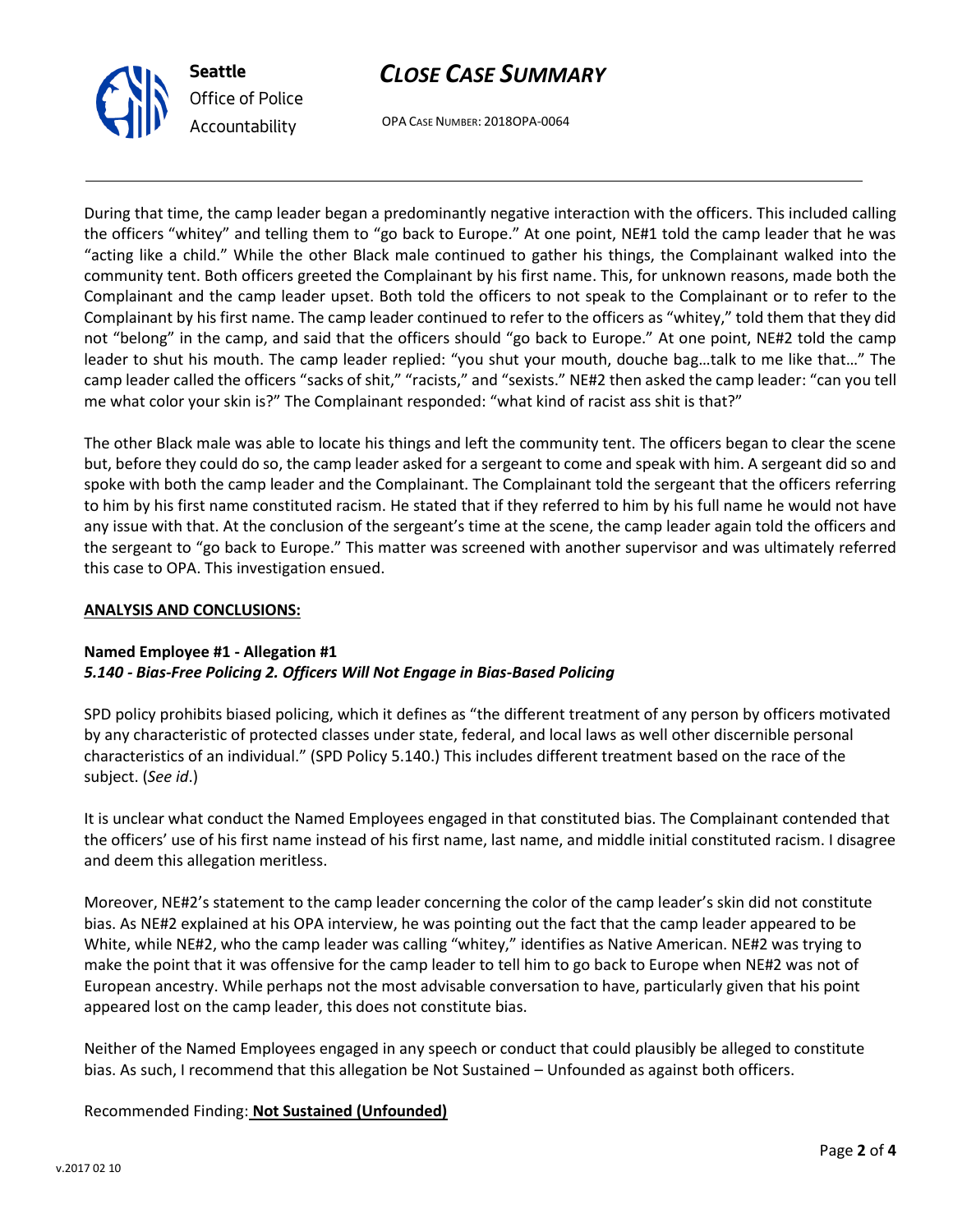

**Seattle**

OPA CASE NUMBER: 2018OPA-0064

### **Named Employee #1 - Allegation #2** *5.001 - Standards and Duties 9. Employees Shall Strive to be Professional at all Times*

SPD Policy 5.001-POL-9 requires that SPD employees "strive to be professional at all times." The policy further instructs that "employees may not engage in behavior that undermines public trust in the Department, the officer, or other officers." (SPD Policy 5.001-POL-9.) Lastly, the policy directs that: "Employees will avoid unnecessary escalation of events even if those events do not end in reportable uses of force." (*Id*.)

The lone statement made by NE#1 that could be deemed unprofessional was when he told the camp leader that he was "acting like a child." NE#1 explained that this was not meant as an insult, but was NE#1's attempt to try to get the camp leader to "act his age" and to resolve the situation. If this was the purpose of this statement, it was counterproductive and ill-considered. First, this statement was more likely than not to escalate the situation instead of peaceably resolving it. Indeed, that was exactly what occurred. Second, it was simply unnecessary to engage with the camp leader in this manner. This was the case even though the camp leader was, in fact, behaving in a less than mature manner.

That being said, I do not feel that this conduct rises to the level of unprofessionalism. I further note that NE#1 was largely controlled during this incident even though the camp leader was insulting and obnoxious towards him and NE#2. For these reasons, and while I would counsel NE#1 to avoid extraneous and unnecessary commentary in the future, I recommend that this allegation be Not Sustained – Unfounded.

# Recommended Finding: **Not Sustained (Unfounded)**

### **Named Employee #2 - Allegation #1** *5.140 - Bias-Free Policing 2. Officers Will Not Engage in Bias-Based Policing*

For the same reasons as stated above (*see* Named Employee #1, Allegation #1), I recommend that this allegation be Not Sustained – Unfounded.

Recommended Finding: **Not Sustained (Unfounded)**

# **Named Employee #2 - Allegation #2**

# *5.001 - Standards and Duties 9. Employees Shall Strive to be Professional at all Times*

NE#2 made two statements during his interaction with the Complainant and the camp leader that were arguably unprofessional. The first was when he told the camp leader to shut his mouth. The second was when he asked the camp leader what color his skin was.

With regard to the first statement, while the camp leader was a difficult person to deal with and was continuously insulting to the officers, it was improper to tell him to shut his mouth. Officers are held to a higher standard than those they interact with. This includes the expectation that, even when subjects are inappropriate and unprofessional towards them, officers will not lower themselves to the subjects' level. By telling the camp leader to shut his mouth, NE#2 did so here.